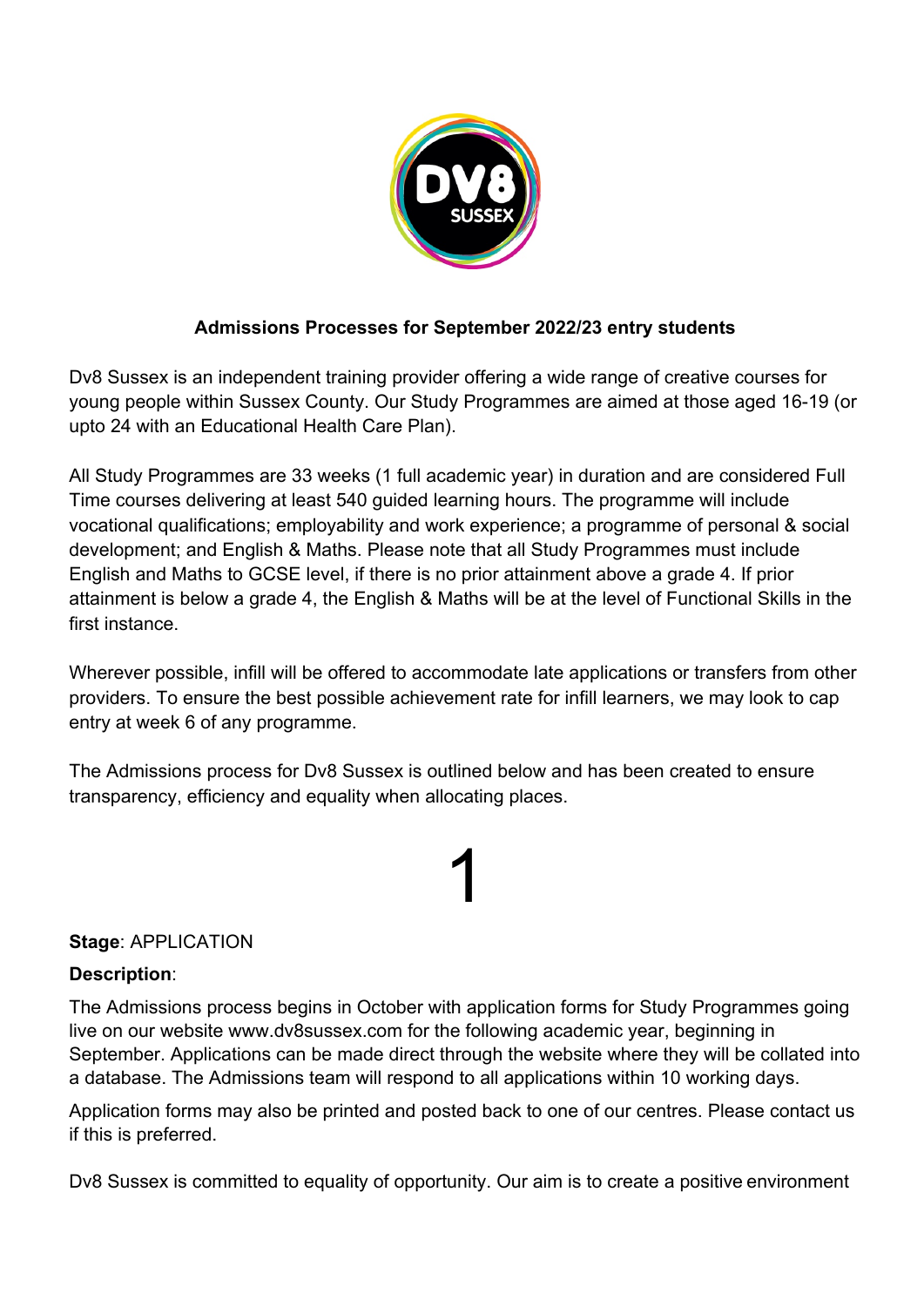for learning, in which people treat each other with mutual respect, regardless of: age; gender; disability; family responsibility; race; colour; ethnicity; sexual orientation or other identifiable differences. Throughout our admissions process, we are keen to meet ambitious and enthusiastic young people from all walks of life and ask for the following to be considered when making an application or referring.

## $\mathcal{P}$

### **Stage**: INITIAL MEETING

**Description**: All students that have an Educational Health Care Plan (EHCP) will be invited to an initial meeting. Students will be emailed firstly asking for a copy of their EHCP. Once received, a copy will be sent through to the SENCO and Learning Support Coordinator for the respective site for Brighton or Bexhill. Once read through, students will be invited on-site for a meeting with the SENCO and Learning Support Coordinator to talk through their EHCP and discuss how support can be given if the student were to attend with us.

## 3

### **Stage**: COURSE DISCUSSION

**Description**: All students who are suitable for a course with us are invited to a course discussion from December onwards, based on application date**.** All course discussions will be held virtually on Zoom and invites to course discussions will be sent via email. These will be conducted by members of the Senior Leadership Team throughout the year on a first-come, first-served basis dependent on application date.

If any Safeguarding/SEN needs are flagged, this will be forwarded to the DSL or the SENCO for follow-up.



### **Stage**: OFFERS

### **Description**:

Offers If the interviewer is satisfied that the student has met all the requirements for the course, an offer will be made, which will be forwarded on to the Admissions Manager. This offer will be administered within a week of the student being interviewed and will always be conditional - the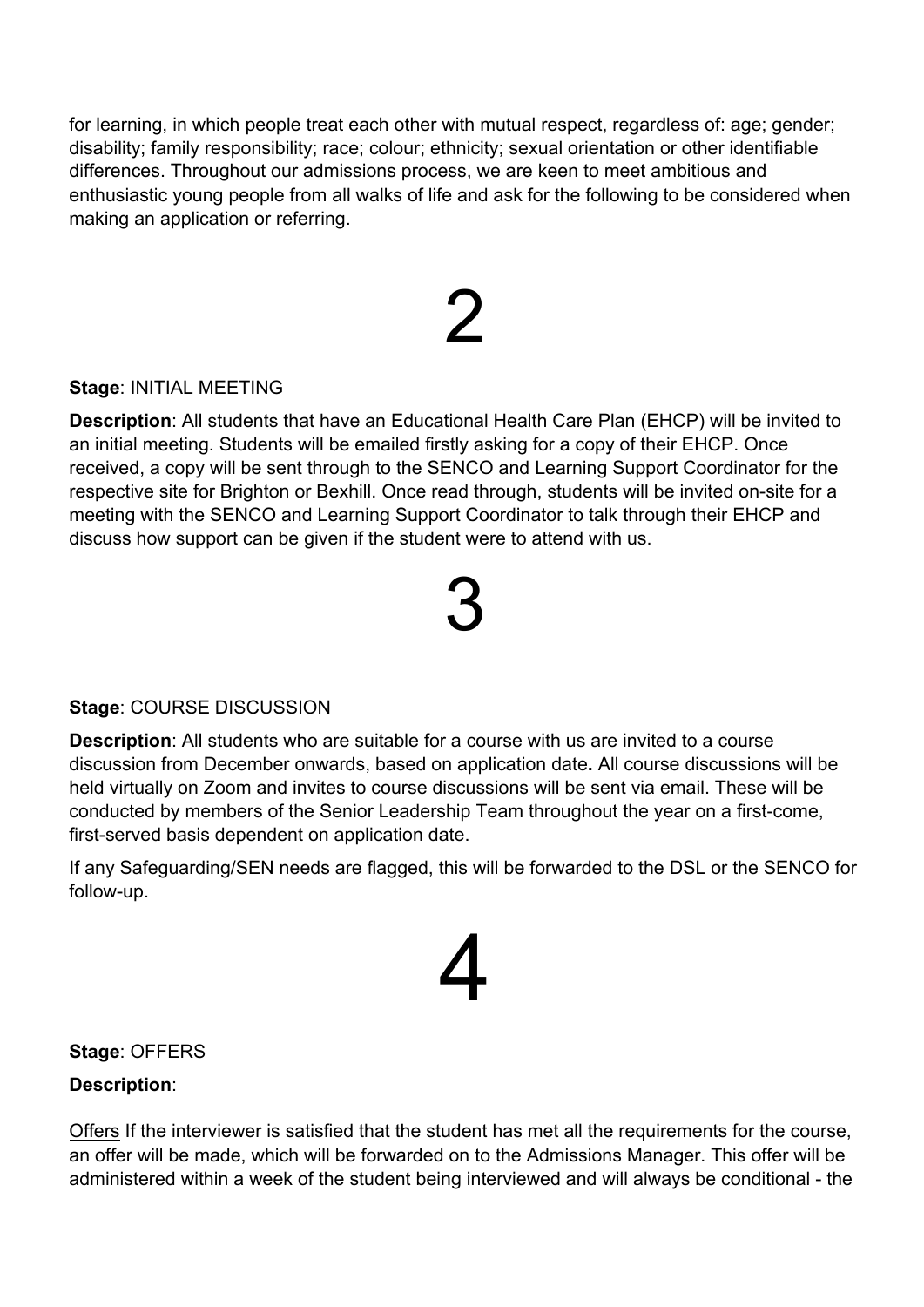Admissions Manager will send a letter to the student via email. The basic condition is 'to maintain high attendance during the 'Right Choice' period'. This is then added to dependant on level and their current course, for instance a year 11 applicant to a Level 3 course will have 'achieve grade 4 and above in English and Maths' as a standard offer, whilst a someone applying from a Level 1 to a Level 2 course will have 'achieve a minimum of a merit in your current course'. All applicants are asked to confirm if they wish to accept their offer by **as soon as possible**. If we do not receive confirmation, the Admissions Manager will chase via email and text for a month before withdrawing the offer.

Unsuccessful applicants Some applicants will not be suitable for their preferred course for a variety of reasons. In these instances, the young person will be emailed a rejection letter stating the reasons.

## 5

### **Stage**: GET TO KNOW YOU DAYS

**Description**: Each cohort will have a 'Get To Know You Day' before the summer. This is a morning or afternoon in which the 2022/23 classes are brought together to meet each other, meet their tutors and get a sense for the year ahead. It is an opportunity to set clear expectations as well as generating excitement about what it is to come. Cohorts will contain a mixture of internal and external students so this needs to be managed with particular regard to the attitude and behaviour of internal progression students. Tutors should set a summer project at these sessions as well as basic ice breaking activities. The 'Get To Know You Day' is the perfect opportunity to provide students with enrolment information and paperwork such as bursary information before the summer break.

**Dates**: June 2022

# 6

#### **Stage**: ENROLMENT

**Description**: Centre teams arrange enrolment appointments for all new students in August and September. These appointments are vital as it is only when a student turns up for their enrolment that you can truly know they will be joining the course. At enrolment photos of students are taken and will be added to the group profiles, and students will be required to do initial assessments in English, Maths and ICT. Enrolment is also an important opportunity to ascertain if any circumstances have changed for the young person that may affect their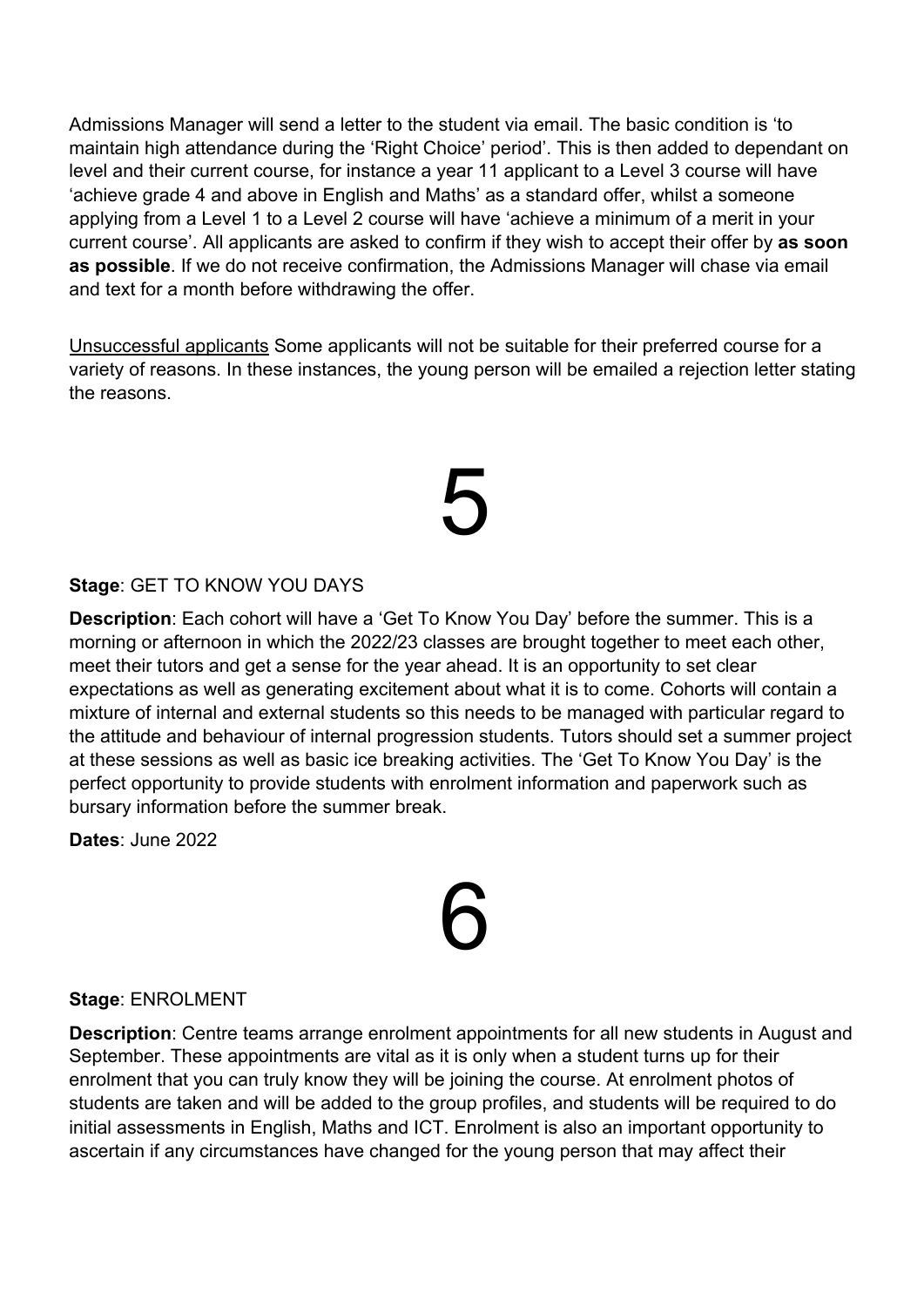learning. Information collected at enrolment also allows centre teams to ensure Student Information is up to date.

**Dates**: Appointments to be given to students over July and August. Enrolment takes place over August and September.

7

### **Induction**

All new learners will be given a full 6 week induction to Dv8 and the programme they are following. Induction includes a probationary period where minimum attendance, and appropriate, positive attitude to learning requirements must be met and where learners, or Dv8, have the right to withdraw from an offered place. This will be done through consultation with key delivery staff members as well as student support staff ( here appropriate) and all aspects of the learner's circumstance will be looked at.

As a result of initial assessment during induction, Dv8 staff may also move learners internally to a more suitable programme and/or level, subject to places being available. If places are unavailable internally, Dv8 will offer advice and guidance on alternative providers or progression routes and support learners in transferring.

### **Further information:**

### **Level 1 Courses**

There are no formal entry qualifications for students wishing to study at Level 1. However, applicants should be able to demonstrate a keen interest in their chosen pathway. Applicants should be able to provide evidence of a positive attitude to learning.

### **Level 2 Courses**

Applicants should have achieved a pass in suitable qualifications at Level 1\*, or be progressing internally having met the conditions of attendance, achievement and attitude to learning. Applicants should be able to demonstrate knowledge of their chosen pathway and they must have some experience in the subject, whether academically or through personal practice. Applicants should also be able to provide evidence of successful, sustained study and/or a positive attitude to learning.

### **Level 3 Courses**